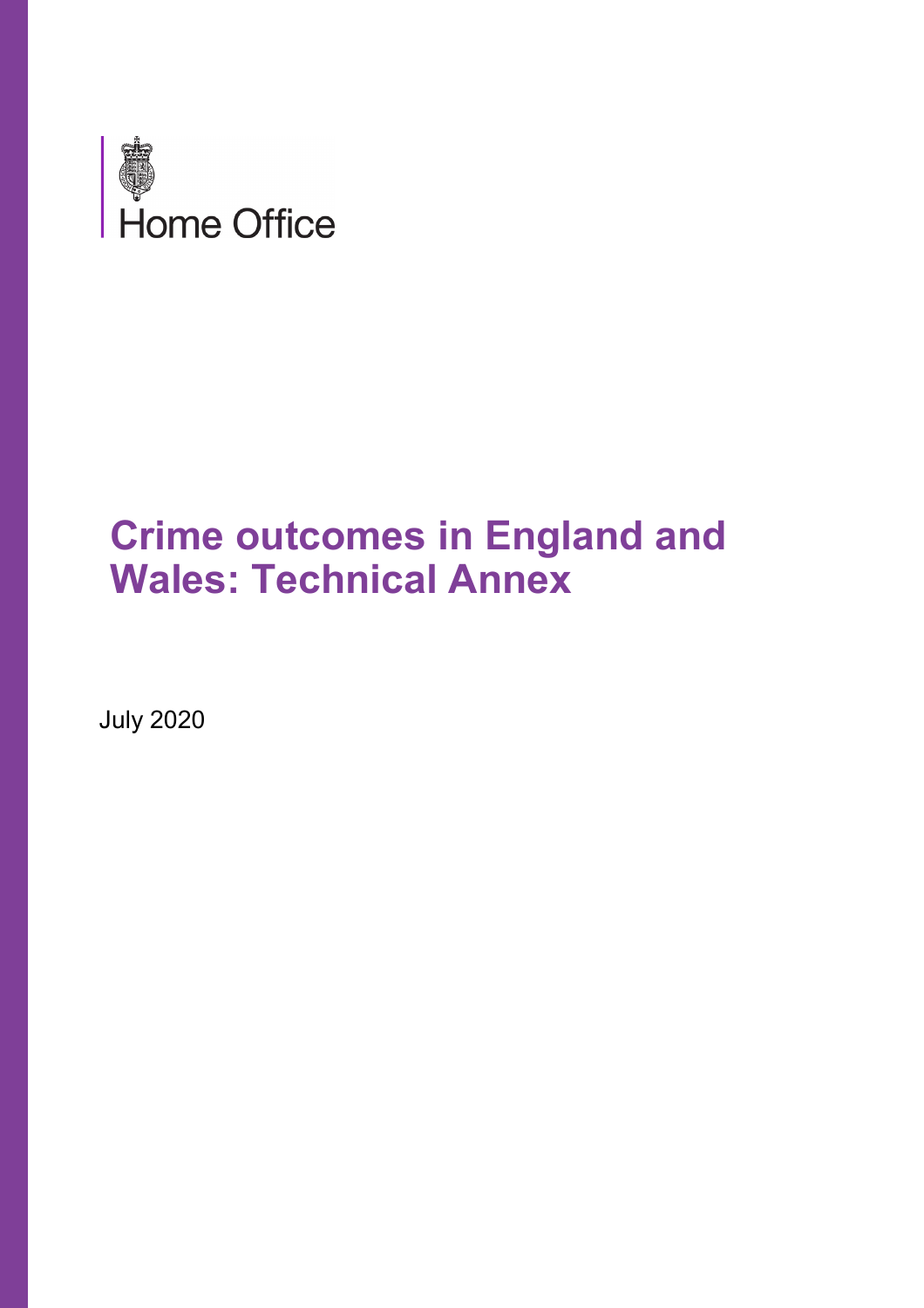## **Contents**

| A <sub>1</sub> |  |
|----------------|--|
| A <sub>2</sub> |  |
|                |  |
| A <sub>3</sub> |  |
| A <sub>4</sub> |  |
| A <sub>5</sub> |  |
|                |  |
|                |  |
|                |  |
| A <sub>6</sub> |  |
|                |  |
|                |  |
|                |  |
|                |  |
|                |  |
| A7             |  |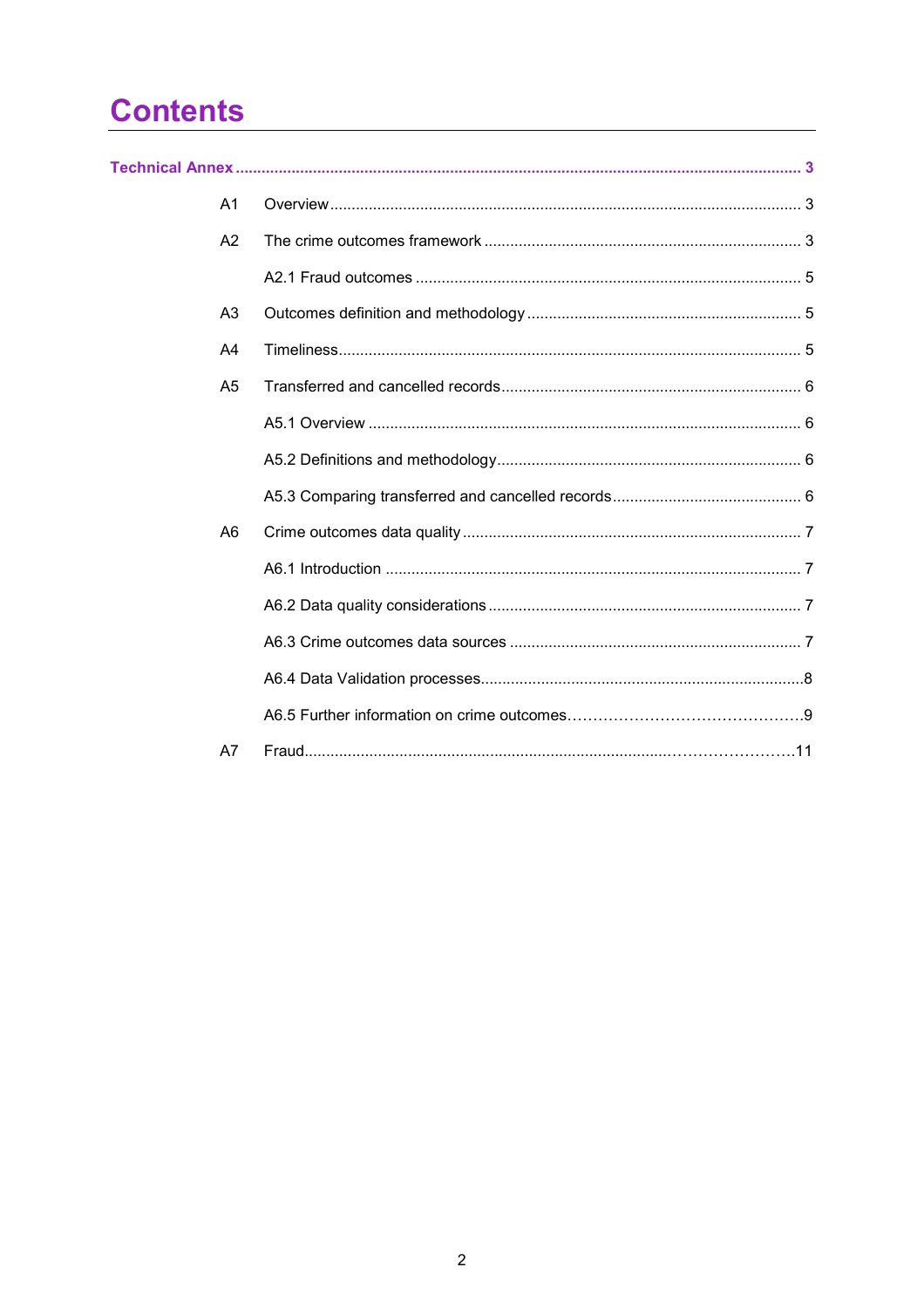## **TECHNICAL ANNEX**

### **A1. OVERVIEW**

Before April 2013, the official statistics focused on "detections" (the number of cases resolved with a charge, caution, etc.) to reflect how the police deal with crimes. Since April 2014, police forces have supplied data to the Home Office on the broader set of outcomes. The first provisional statistics from the new outcomes framework were published in the Year to March 2014 bulletin. We have since developed the statistics with input from police forces and users.

## **A2. THE CRIME OUTCOMES FRAMEWORK**

Detections were revised to become the outcomes framework from April 2013. The purpose of the revision was:

- To **strengthen police discretion** by recognising the full range of possible disposals, including community resolutions, rather than incentivising police officers to pursue a particular outcome because it is perceived as 'better' than others. This will empower officers to exercise their professional judgement to ensure that offenders are dealt with by the most appropriate disposal available, in the knowledge that no one outcome is favoured over others – the emphasis should shift from hitting targets to appropriateness.
- By strengthening police discretion, the framework should in turn help to **promote a more victim-oriented approach**, focused on providing a better service to victims of crime by removing perverse incentives for forces to record and pro-actively pursue certain crimes on the basis of locally-set detection targets, and encouraging police officers to consider the needs of victims, and the potential for engaging them in the process.
- To **further increase transparency** in policing, and trust in national statistics, by providing the public with a richer picture of crime, and how it is dealt with in their area. This broader set of information can be used as a tool by which the public can hold the police to account, and as a basis for constructive engagement between communities, the police, and police and crime commissioners. By giving every crime an outcome, we will help the public understand – and therefore support or challenge – police activity.

#### **New outcomes introduced from April 2016**

It is possible for a suspect to be charged or cautioned but for the charge or caution to be for a different offence to the one recorded.

The recording standards reflect the law and in reaching charging decisions the Crown Prosecution Service (CPS) set out a range of standards and guidance that both they and the police must follow. These standards frequently dictate that an alternate offence be charged to that recorded. For example, an assault may be recorded as a crime of Actual Bodily Harm (because that is the offence in law committed) but the CPS will direct that the offence charged is Common Assault.

Therefore, in April 2016 three new outcomes were introduced on a voluntary basis until they became mandatory in April 2017. These outcomes reflect where the charge/summons (outcome 1A), youth caution (outcome 2A) or adult caution (outcome 3A) relates to an alternative offence to that recorded.

For full details on the transition from the regime of detections (in existence until April 2013) to the outcomes framework, please see "Crimes Outcomes in England & Wales, 2013/14":

[www.gov.uk/government/statistics/crime-outcomes-in-england-and-wales-2013-to-2014](http://www.gov.uk/government/statistics/crime-outcomes-in-england-and-wales-2013-to-2014)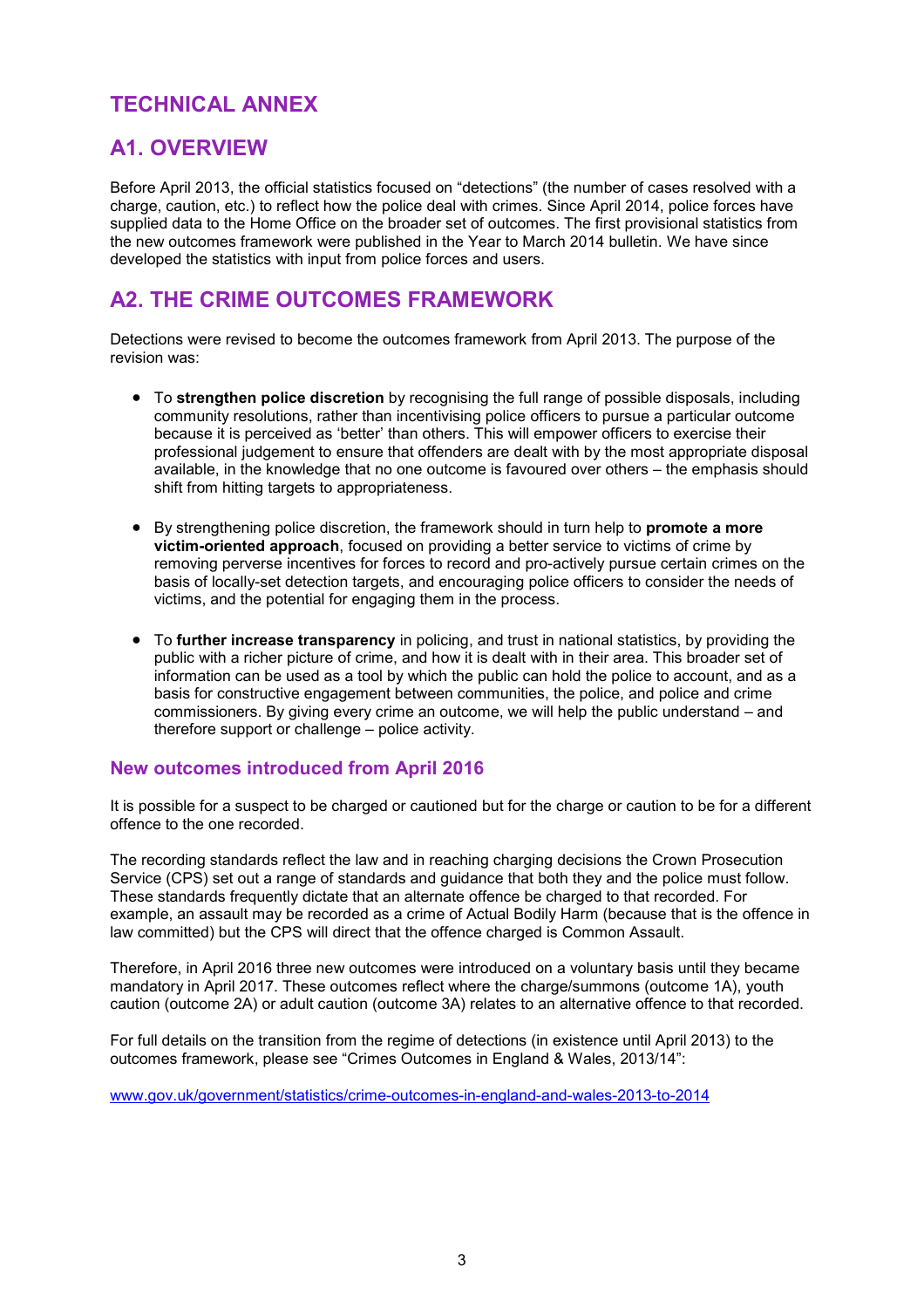#### **Table A1.1: Detection types prior to April 2013 and the outcomes frameworks in place thereafter**

| <b>Detections regime -</b><br>prior to April 2013<br>(outcomes $1 - 6$ )                                         | <b>Outcomes framework -</b><br>April 2013 to March 2014<br>(outcomes $1 - 9$ ) | <b>Outcomes framework - April 2014 onwards</b><br>(outcomes 1-22)                                                                                                                                                                                                                      |
|------------------------------------------------------------------------------------------------------------------|--------------------------------------------------------------------------------|----------------------------------------------------------------------------------------------------------------------------------------------------------------------------------------------------------------------------------------------------------------------------------------|
| 1. Charge/Summons                                                                                                | 1. Charge/Summons                                                              | 1. Charge/Summons                                                                                                                                                                                                                                                                      |
| 2. Caution                                                                                                       | 2. Caution - youths                                                            | 2. Caution - youths                                                                                                                                                                                                                                                                    |
|                                                                                                                  | 3. Caution - adults                                                            | 3. Caution - adults                                                                                                                                                                                                                                                                    |
| 3. Taken into consideration<br>- previously recorded<br>4. Taken into consideration<br>- not previously recorded | 4. Taken into consideration (TIC)                                              | 4. Taken into consideration (TIC)                                                                                                                                                                                                                                                      |
| 5. Penalty notice for<br><b>Disorder</b>                                                                         | 6. Penalty Notice for Disorder                                                 | 6. Penalty Notice for Disorder                                                                                                                                                                                                                                                         |
|                                                                                                                  | 5. The offender has died<br>(indictable only/sexual offences)                  | 5. The offender has died (all offences)                                                                                                                                                                                                                                                |
|                                                                                                                  | 7. Cannabis warning                                                            | 7. Cannabis warning                                                                                                                                                                                                                                                                    |
| 6. Other                                                                                                         | 8. Community Resolution                                                        | 8. Community Resolution                                                                                                                                                                                                                                                                |
|                                                                                                                  | 9. Prosecution not in public<br>interest (CPS) (indictable only<br>offences)   | 9. Prosecution not in public interest (CPS) (all offences)                                                                                                                                                                                                                             |
| Data not collected<br>by the Home Office                                                                         |                                                                                | 10. Formal action against the offender is not in the public<br>interest (police decision)                                                                                                                                                                                              |
|                                                                                                                  |                                                                                | 11. Prosecution prevented - named suspect identified but<br>is below the age of criminal responsibility                                                                                                                                                                                |
|                                                                                                                  |                                                                                | 12. Prosecution prevented - named identified suspect<br>identified but is too ill (physical or mental health) to<br>prosecute                                                                                                                                                          |
|                                                                                                                  |                                                                                | 13. Prosecution prevented - named suspect identified but<br>victim or key witness is dead or too ill to give evidence                                                                                                                                                                  |
|                                                                                                                  |                                                                                | 14. Evidential difficulties victim based - named suspect not<br>identified but the victim declines or is unable to support<br>further police action to identify the offender                                                                                                           |
|                                                                                                                  |                                                                                | 15. Evidential difficulties - named suspect identified and<br>the victim supports police action, but evidential difficulties<br>prevent further action                                                                                                                                 |
|                                                                                                                  |                                                                                | 16. Evidential difficulties victim based - named suspect<br>identified - the victim does not support (or withdraws<br>support from) police action                                                                                                                                      |
|                                                                                                                  |                                                                                | 17. Prosecution time limit expired - suspect identified but<br>the time limit for prosecution has expired                                                                                                                                                                              |
|                                                                                                                  |                                                                                | 18. Investigation complete - no suspect identified. Crime<br>investigated as far as reasonably possible - case closed<br>pending further investigative opportunities becoming<br>available                                                                                             |
|                                                                                                                  |                                                                                | 19. National Fraud Intelligence Bureau field (NFIB only). A<br>crime or fraud has been recorded but has not been<br>allocated for investigation because the assessment<br>process at the NFIB has determined there are insufficient<br>lines of enguiry to warrant such dissemination. |
|                                                                                                                  |                                                                                | 20. Further action, resulting from the crime report, will be<br>undertaken by another body or agency subject to the<br>victim (or person acting on their behalf) being made aware<br>of the action to be taken (from April 2015)                                                       |
|                                                                                                                  |                                                                                | 21. Further action, resulting from the crime report, which<br>could provide evidence sufficient to support formal action<br>being taken against the suspect is not in the public interest<br>- police decision (from January 2016)                                                     |
|                                                                                                                  |                                                                                | 22. Diversionary, educational or intervention activity,<br>resulting from the crime report, has been undertaken and it<br>is not in the public interest to take any further action<br>(Voluntary from April 2019)                                                                      |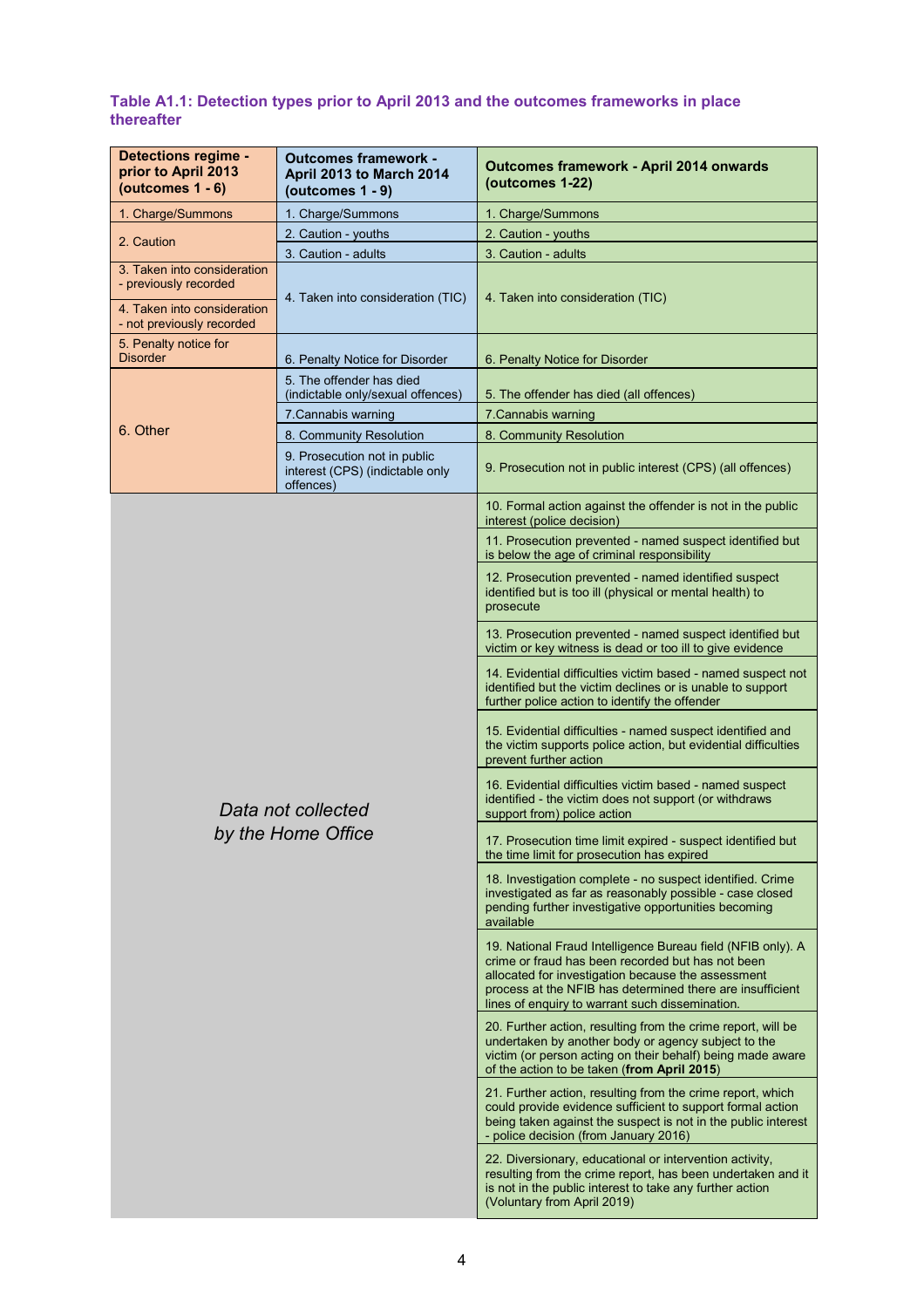#### **A2. 1 FRAUD OUTCOMES**

In April 2011, Action Fraud (the UK's national fraud and cybercrime reporting centre) began gradually taking over the recording of fraud offences from individual police forces in England and Wales. ONS publish police recorded crime statistics both including and excluding fraud and Computer Misuse Act (CMA) offences. As well as offences recorded by Action Fraud, the ONS also publish data on the number of fraud offences reported to the NFIB by two fraud prevention industry bodies: Cifas and UK Finance.. Similarly, outcomes of fraud and CMA offences are not collected in the same way as other crimes. The National Fraud Intelligence Bureau (NFIB) review Action Fraud reports, along with UK Finance and Cifas reports. The NFIB allocate fraud offences with viable information to the relevant police forces in dissemination packages. The police forces investigate the offences, and allocate an outcome to each individual offence. Each police force submits the outcomes to NFIB on a monthly basis.

## **A3. OUTCOMES DEFINITIONS AND METHODOLOGY**

#### **A3.1 FORCE OUTCOMES FOR OFFENCES RECORDED IN QUARTER (NEW STYLE)**

This method looks at outcomes for offences recorded in the same period in which the offence was recorded, rather than just a measure of total outcomes recorded in a period. It allows crimes to be traced from when they were recorded to when they were given the outcome. As every crime will eventually receive an outcome, this measure can be used to show how an increasing number of crimes recorded in a certain period are resolved over time. This is particularly effective for tracking sexual offences over time, as many of these do not receive their outcome in the same year in which they are recorded.

#### **A3.4 FORCE OUTCOMES RECORDED IN QUARTER (OLD STYLE)**

These outcome volumes relate to outcomes recorded in that year regardless of when the associated crime was recorded. Rates can be calculated as the number of outcomes recorded in the year as a proportion of crimes recorded in the same year. This is how rates were presented before it was possible to link crimes with their outcomes. It is still useful to look at outcomes in this way as an additional measure of police activity in relation to crime.

Comparing the number of outcomes with the number of recorded offences in this way should be done with caution, because proportion of the outcomes relate to offences recorded in previous years. Some crime types could show a rate of over 100 per cent against a particular outcome, which is sometimes the case for relatively low volume crimes.

Rates presented for outcomes recorded in the year are therefore illustrative rather than 'true' rates and can be influenced by changes in crime volumes.

#### **A4. TIMELINESS**

Timeliness is a measure of the time taken between an offence being recorded and its outcome being assigned. This measure can be used as a proxy for the efficiency of police investigations, but should not be considered a firm measure.

While the analysis in chapter 3 in the [Crime Outcomes Bulletin](https://www.gov.uk/government/statistics/crime-outcomes-in-england-and-wales-2018-to-2019) gives an indication of the length of time to assign an outcome, it is affected by any delay between a force achieving an outcome and recording it on their system. In particular, for some of the outcomes that take 1-5 days to assign, the outcome may have been 'actioned' on the same day as the offence was recorded but implemented on the system at a later date. For example, cannabis warnings will almost always be issued at the time the offence comes to the attention of the police. However, the administration of assigning the outcome on the crime recording system may happen some days later.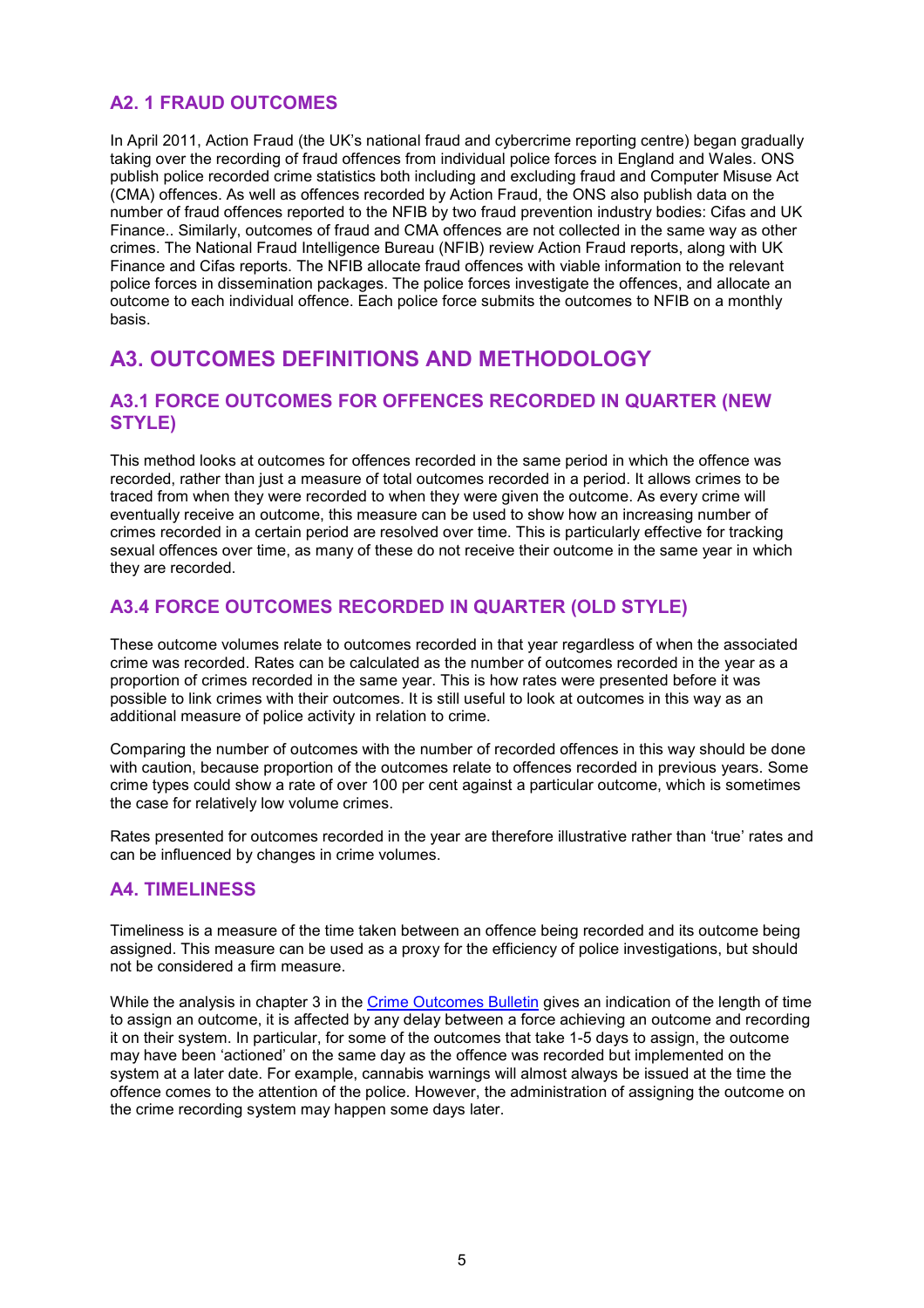## **A5. TRANSFERRED OR CANCELLED RECORDS**

#### **A5.1 OVERVIEW**

Transferred or cancelled records (formerly referred to as 'no-crimes') occur when a police force records an offence and later decide that the crime did not take place, was recorded in error or should be transferred to another police force. Since April 2015, police forces have supplied data to the Home Office split by the five reasons why the police may transfer or cancel records. It is important to note that cases where an incident was not recorded as a crime in the first place are not included.

Data on transferred and cancelled records can be found in the supplementary bulletin tables available here:<https://www.gov.uk/government/statistics/crime-outcomes-in-england-and-wales-2018-to-2019>

#### **A5.2 DEFINITIONS AND METHODOLOGY**

Since April 2015, police forces have supplied data to the Home Office split by the five reasons why the police may transfer or cancel records.

- 1 Transferred: Crime committed outside the jurisdiction of the police force in which it was recorded – passed to the appropriate force.
- 2 Cancelled: Additional verifiable information that determines that no notifiable crime occurred becomes available.
- 3 Cancelled: Duplicate record or part of a crime already recorded.
- 4 Cancelled: Crime recorded in error.
- 5 Cancelled: Self-defence claimed (for specific recorded assaults).

Transferred or cancelled records are always recorded in the same financial year as the offence was transferred or cancelled. For example, if an offence was recorded in January and then subsequently transferred or cancelled in the next financial year (e.g. May), the transferred or cancelled record will be recorded for the current financial year.

#### **A5.3 COMPARING TRANSFERRED OR CANCELLED RECORDS**

It is important to exercise caution when comparing transferred or cancelled records data across police forces and between years. A full comparison is only possible for the most recent years, after March 2016. Comparing years before March 2016 can only be done by looking at the total of the five categories. Prior to April 2015, all 43 police forces in England and Wales (including British Transport Police) supplied the total number of transferred and cancelled records to the Home Office as one combined category ("no-crimes"), with no further explanation of why the crime was classed as such.

A high or low number of transferred or cancelled records should not necessarily be interpreted positively or negatively, because different forces may use transferred or cancelled records in different ways and volumes may be affected by specific locations of forces (in particular for transferred records). Since April 2015, [the Home Office Counting Rules](https://www.gov.uk/government/publications/counting-rules-for-recorded-crime) have required the police to record a crime at the earliest opportunity, and at most within 24 hours after the reporting officer decides that a crime should be recorded (previously this was within 72 hours). This is likely to result in increased numbers of transferred and cancelled records. However, whilst one force may record all crimes immediately and then later transfer or cancel a more significant proportion of these, others may wait slightly longer to judge whether an offence constitutes a crime or not, and thus are likely to record fewer transferred or cancelled records overall. Transfers in particular are susceptible to local practices. As a result, a firm conclusion should not be drawn when comparing transferred or cancelled record data across forces, as any differences seen may just reflect differences in recording practices. More details of this can be found in the HMIC reports.

An Open Data table on transferred or cancelled records by police force is available here: [www.gov.uk/government/publications/police-recorded-crime-open-data-tables](http://www.gov.uk/government/publications/police-recorded-crime-open-data-tables)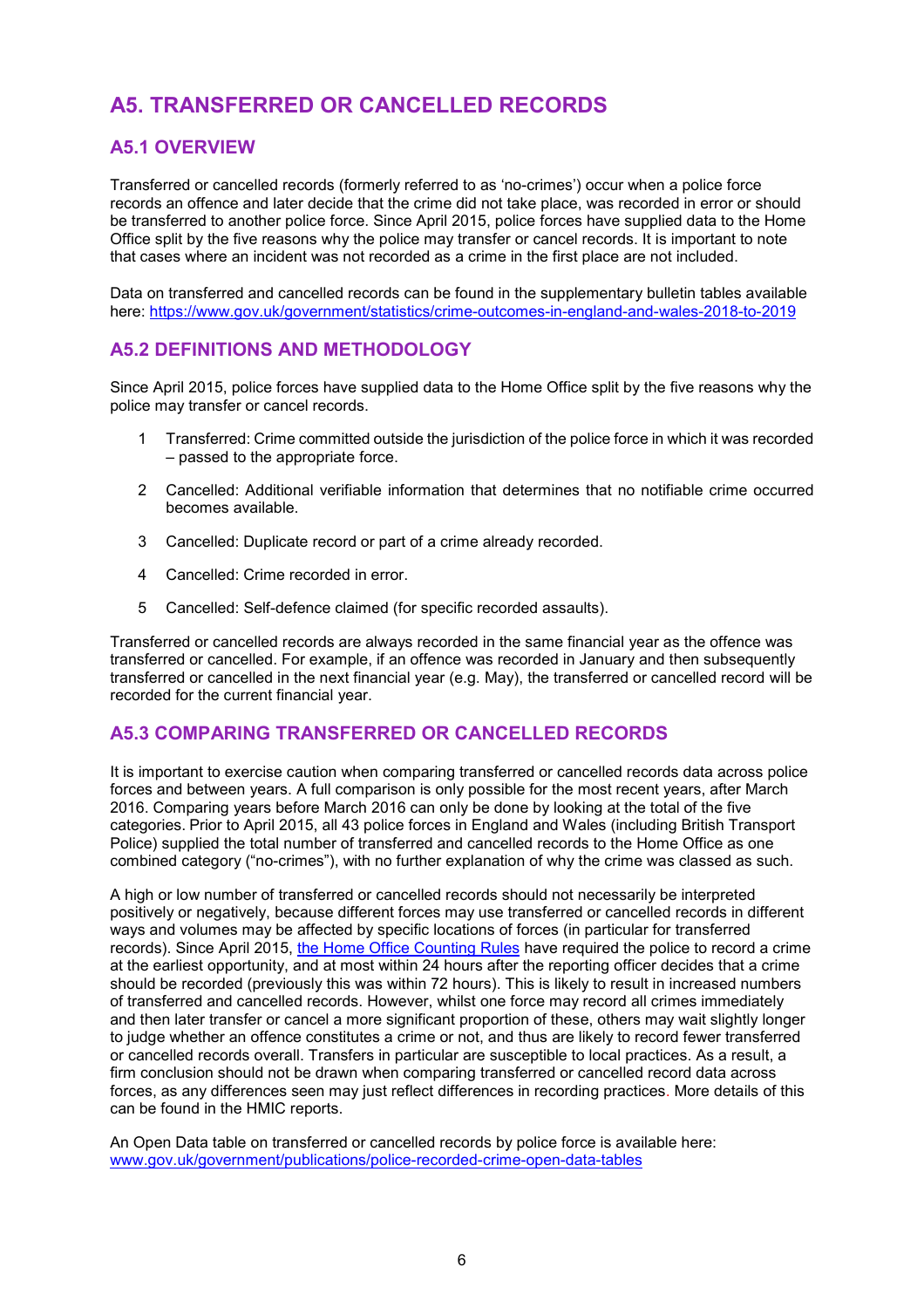## **A6. CRIME OUTCOMES DATA QUALITY**

#### **A6.1 INTRODUCTION**

The UK Statistics Authority published its assessment of ONS crime statistics in January 2014. It found that statistics based on police recorded crime data, assessed against the Code of Practice for Official Statistics, did not meet the required standard for designation as National Statistics. The UKSA published a list of requirements for these statistics to regain the National Statistics accreditation.

Some of the requirements of this assessment were to provide more detail on how data sources were used to produce these statistics, along with more information on the quality of the statistics. Additionally, there was also a requirement to provide information on the process used by police forces to submit and revise data, and the validation processes used by the Home Office. In order to ensure that this publication meets the high standards required by the UK Statistics Authority, details are provided below.

#### **A6.2 DATA QUALITY CONSIDERATIONS**

The Home Office receives monthly data from police forces on crime, crime outcomes and records that were initially recorded as crimes and subsequently transferred to another police force or cancelled. These data are quality assured and analysed by Home Office statisticians and any anomalies or errors identified through this process result in a report being returned to the relevant force for validation or correction.

Prior to the publication of crime outcomes a verification exercise is carried out with all forces. The data held by the Home Office are returned to individual forces asking for confirmation that the data accords with that held on their own systems and to highlight any perceived inconsistencies in their data. Again, forces resubmit data if required.

The Ministry of Justice has been working with the Home Office, the Crown Prosecution Service and the National Police Chiefs' Council to deliver a project to make the use of out-of-court disposals for adult offenders more effective. In November 2014, as part of this project, three police forces (Leicestershire, Staffordshire and West Yorkshire) commenced a 12 month pilot operation of a simplified model of such outcomes (West Yorkshire Police adopted a phased roll out starting in November 2014 and fully operational in January 2015). All three forces, with the agreement of Ministers, voluntarily stopped issuing adult simple cautions (part of outcome 3) and cannabis / khat warnings (outcome 7) and limited their use of penalty notices for disorder (outcome 6), instead using the adult conditional caution (part of outcome 3) and the community resolution (outcome 8). The rules and guidance that apply to conditional cautions and community resolutions have been amended for those three forces to reflect this new approach. These three pilot forces have continued to operate in accordance with the pilot conditions since the pilot ended in November 2015. Some other forces have subsequently also limited their use of some out of court disposals. This may lead to apparent falls in some of these outcome types (e.g. cannabis/khat warnings) which may be accompanied by increases in outcomes 3 and 8 which will have been used in their place.

#### **A6.3 CRIME OUTCOMES DATA SOURCES:**

- Aggregated Crimsec4 return: an aggregated return supplied on monthly basis from small number of police forces
- Home Office Data Hub (HODH): The HODH allows police forces to provide record-level detail on offences, vastly increasing the opportunities for the analysis of police recorded crime data.
- Voluntary returns: the Home Office requested that all forces providing Crimsec4, voluntarily provide additional outcomes data on a quarterly basis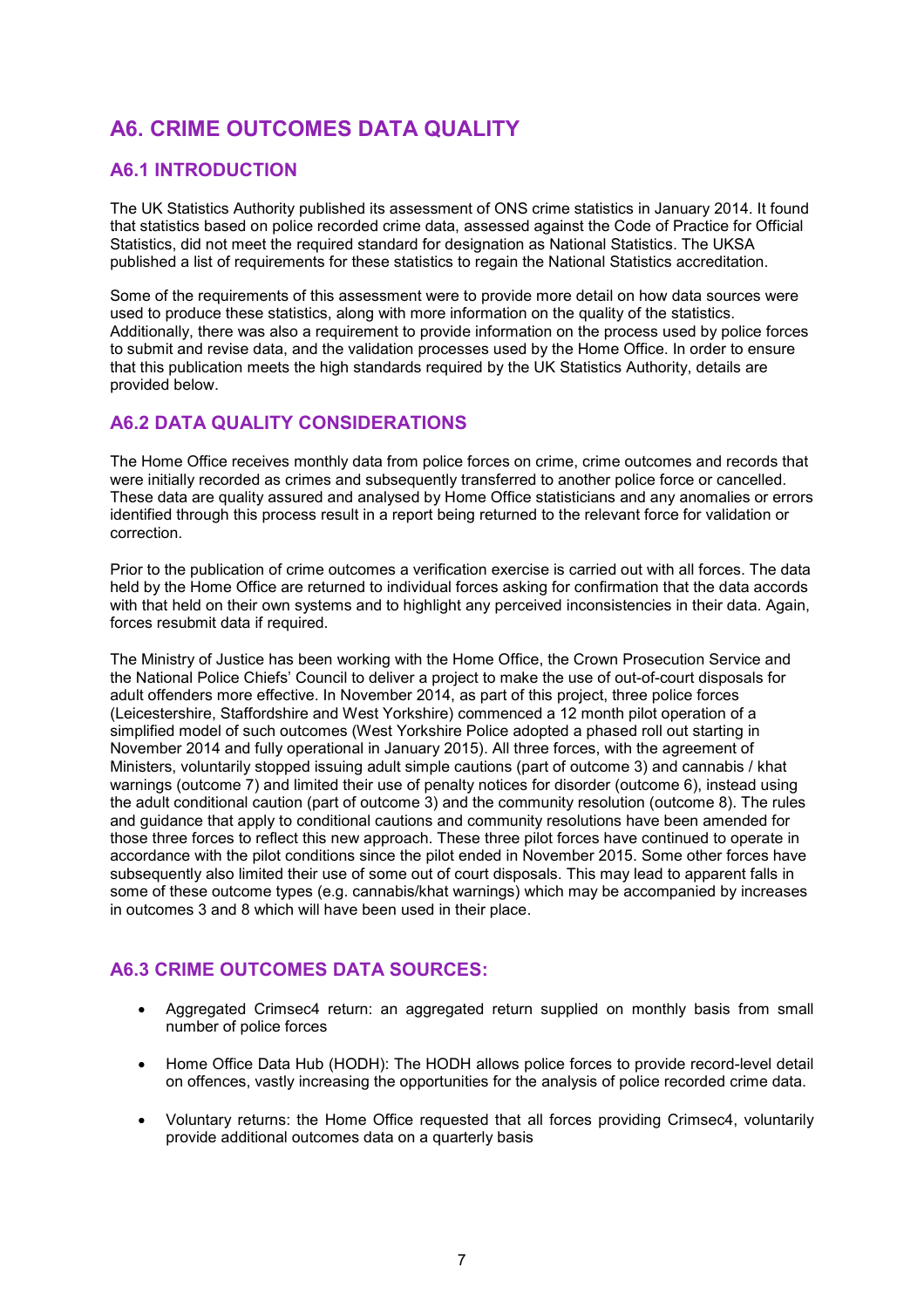#### **CRIMSEC4**

Police recorded crime data are supplied to the Home Office by the 43 territorial police forces of England and Wales, plus the British Transport Police. Each year a small number of forces supply crime and outcomes data to the Home Office in an aggregated return (Crimsec4 form) on a monthly basis. In this return, data on outcomes and transferred or cancelled records (formerly referred to as 'no-crimes') are collected alongside recorded crime data for each crime within the notifiable offence list. Notifiable offences include all offences that could possibly be tried by jury (these include some less serious offences, such as minor theft that would not usually be dealt with this way) plus a few additional closely-related summary offences dealt with by magistrates, such as assault without injury.

The monthly data are cumulative, such that each month's return will contain the data for the financial year to date. When a police force wants to make revisions to this data, they usually do this in the latest monthly return, rather than re-sending a return for the period affected. The exception to this rule is when the revisions affect a previous financial year. In these cases the police force will re-send an end of year return for that year.

Outcomes are recorded on the Crimsec4 form in the month that the outcome is applied, and not the month in which the original offence occurred. For example, if an offence occurred in January and a suspect was subsequently charged in June, the outcome would be recorded in June. This means that the data recorded on a Crimesec4 do not correspond to the data on offences in that month, or even the same year. However since the year ending March 2016 the Home Office has additionally requested that forces capture outcomes that relate to the period the crime was recorded. Most forces are now providing outcomes data via the Home Office Data Hub (see below) which can also capture outcomes relating to the period in which the crime was recorded.

The latest outcomes introduced, outcome 20 (since April 2015), outcome 21 (since January 2016) and outcome 22 (since April 2019), and the five sub-categories for transferred and cancelled records are not included on CrimSec4 forms and are instead collected via an additional manual collection on a quarterly basis.

#### **The Home Office Data Hub**

The Home Office Data Hub (HODH) allows police forces to provide record-level detail on offences, vastly increasing the opportunities for the analysis of police recorded crime data. At the time of publication, there were 39 forces providing their monthly crime, outcomes and transferred or cancelled records data solely via the HODH. The majority of the remaining forces are currently providing Crimsec4 returns, with a view to switching exclusively to the HODH at the earliest opportunity. The Home Office are continuing to work with these forces to help them to achieve this, and are committed to achieving a fully operational HODH. Greater Manchester Police (GMP) have not been able to provide the Home Office with any crime or outcomes data since July 2019 and therefore are not included in any outputs in the financial year end 2019/20 outcomes publication.

#### **The voluntary returns**

As not all forces are currently able to provide data via the HODH, the Home Office requested that all other forces provide additional outcomes data on a quarterly basis to capture outcomes data from all police forces.

The data presented in Chapter 2 covers 43 police forces (including the British Transport Police) and is based on HODH for 38 forces and manual returns from the remaining forces; GMP have been unable to provide data since July 2019. Data for year ending March is usually taken from the HODH in early June, and the remaining forces voluntarily provided their data for year on different dates between early-April and mid-June. The proportion of crimes recorded in March that had been assigned an outcome at the time of submitting data to the Home Office is likely to be smaller for a force that sent their data return in early April than for a force that provided this in May or June, because there had been less time for these offences to be investigated and the outcomes to be assigned. These dates will therefore have an impact on the overall proportion of crimes still under investigation and comparability between forces.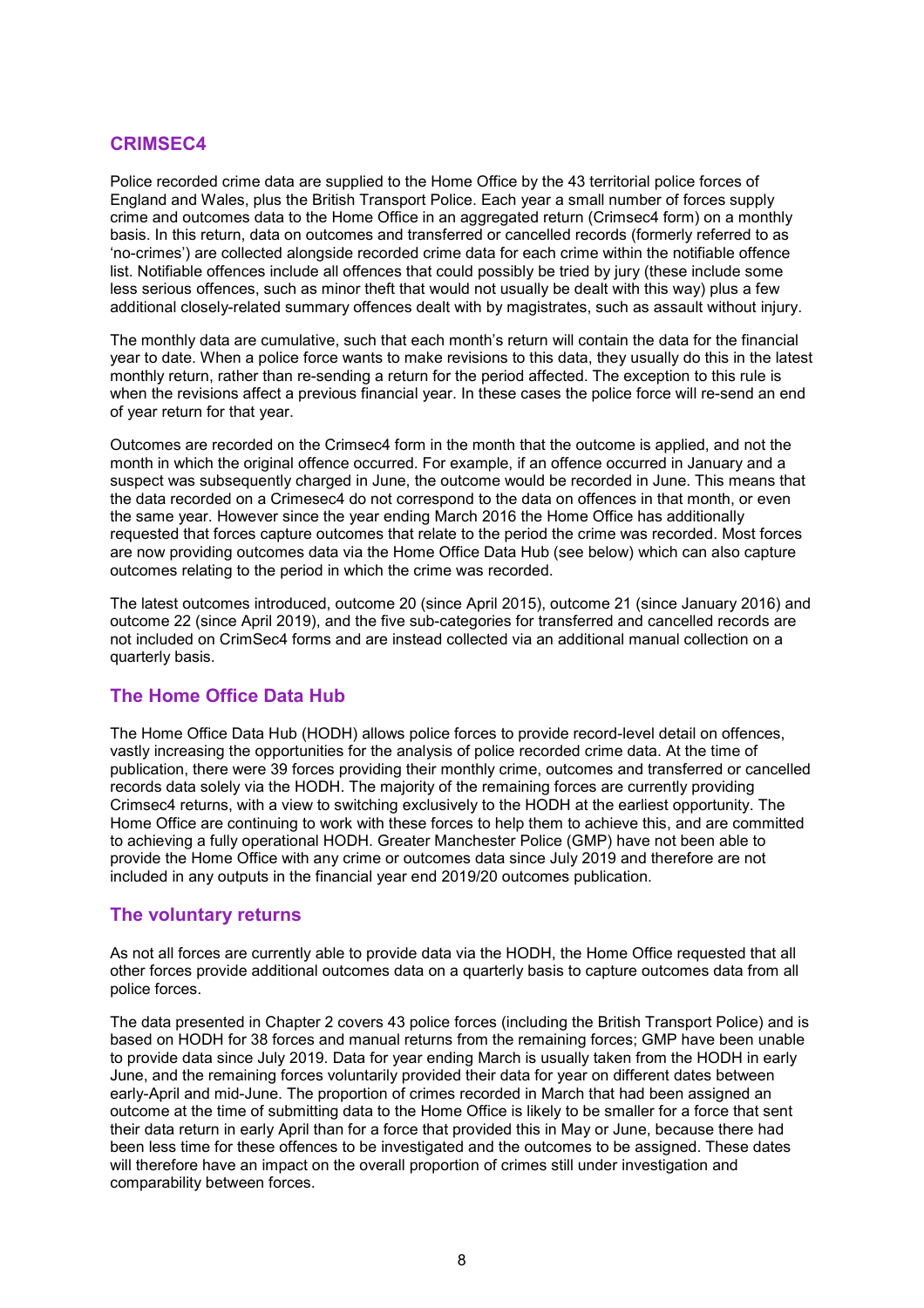#### **A6.4 DATA VALIDATION PROCESSES**

The Home Office carry out a series of routine checks and feed the results of these back to police forces on monthly basis. These checks include:

- Looking for any large or unusual changes in offences, outcomes or transferred or cancelled records from the previous month;
- Looking for cases where forces have provided data against an offence classification that no longer exists (e.g. the former fraud classifications);
- Comparing offence types and outcome types against the long-term trend, to spot any outliers in the monthly data;
- Looking at where cautions (outcomes 2 and 3) have been assigned to rape offences and these are then queried with Force Crime Registrars;
- Checking that outcome 17 has not been applied to any offence which does not have a time limit.
- Checking that outcome 7 has not been applied to any non-cannabis or khat offences.

Any outliers or anomalies are usually small. Police forces are then asked to investigate these anomalies and either provide an explanation or resubmit figures where an error has occurred. Where resubmission is required, the force will usually just correct the errors in the latest monthly submission, rather than re-send all of the months in question. In the case of forces providing data via the HODH, the force will send modified versions of the affected records. These then supersede the original versions.

#### **A6.5 FURTHER INFORMATION ON CRIME OUTCOMES**

Care needs to be taken when making comparisons of crime outcomes between police forces. In some cases making any such comparisons may be misleading, given that different police forces use outcomes in different ways and will have a different mix of crimes to deal with. For example, some police forces may implement more community resolutions than others, depending on their approach, the nature of the crimes they deal with and the views of their communities. For example, a force that deals with a disproportionately high number of drug offences may apply a different mix of outcomes compared with a force that deals with a higher proportion of violent offences.

General Rules Section H of the [Home Office Counting Rules](https://www.gov.uk/government/publications/counting-rules-for-recorded-crime) (HOCR) contains information on recording outcomes. For Home Office purposes, all recorded crimes are assigned one of the following outcome types:

**Outcome 1:** Charge / Summons: A person has been charged or summonsed for the crime (irrespective of any subsequent acquittal at Court).

**Outcome 1A [introduced in April 2016, voluntary]:** Charge / Summons - alternative offence: A person has been charged or summonsed for the crime, but following the application of the Crown Prosecution Service (CPS) charging standards and the provisions of the HOCR, the charge/summons relates to an alternative offence to that recorded (irrespective of any subsequent acquittal at court).

**Outcome 2:** Caution – youths: A youth offender has been cautioned by the police.

**Outcome 2A [introduced in April 2016, voluntary]:** Youth Caution – alternative offence: A youth offender has been cautioned by the police, but following the application of the CPS charging standards and the provisions of the HOCR, the caution relates to an alternative offence to that recorded.

**Outcome 3:** Caution – adults: An adult offender has been cautioned by the police.

**Outcome 3A [introduced in April 2016, voluntary]:** Adult Caution – alternative offence: An adult offender has been cautioned by the police, but following the application of the CPS charging standards and the provisions of the HOCR, the caution relates to an alternative offence to that recorded.

**Outcome 4:** Taken into Consideration (TIC): The offender admits the crime by way of a formal police interview and asks for it to be taken into consideration by the court. There must be an interview where the suspect has made a clear and reliable admission of the offence and which is corroborated with additional verifiable auditable information connecting the suspect to the crime.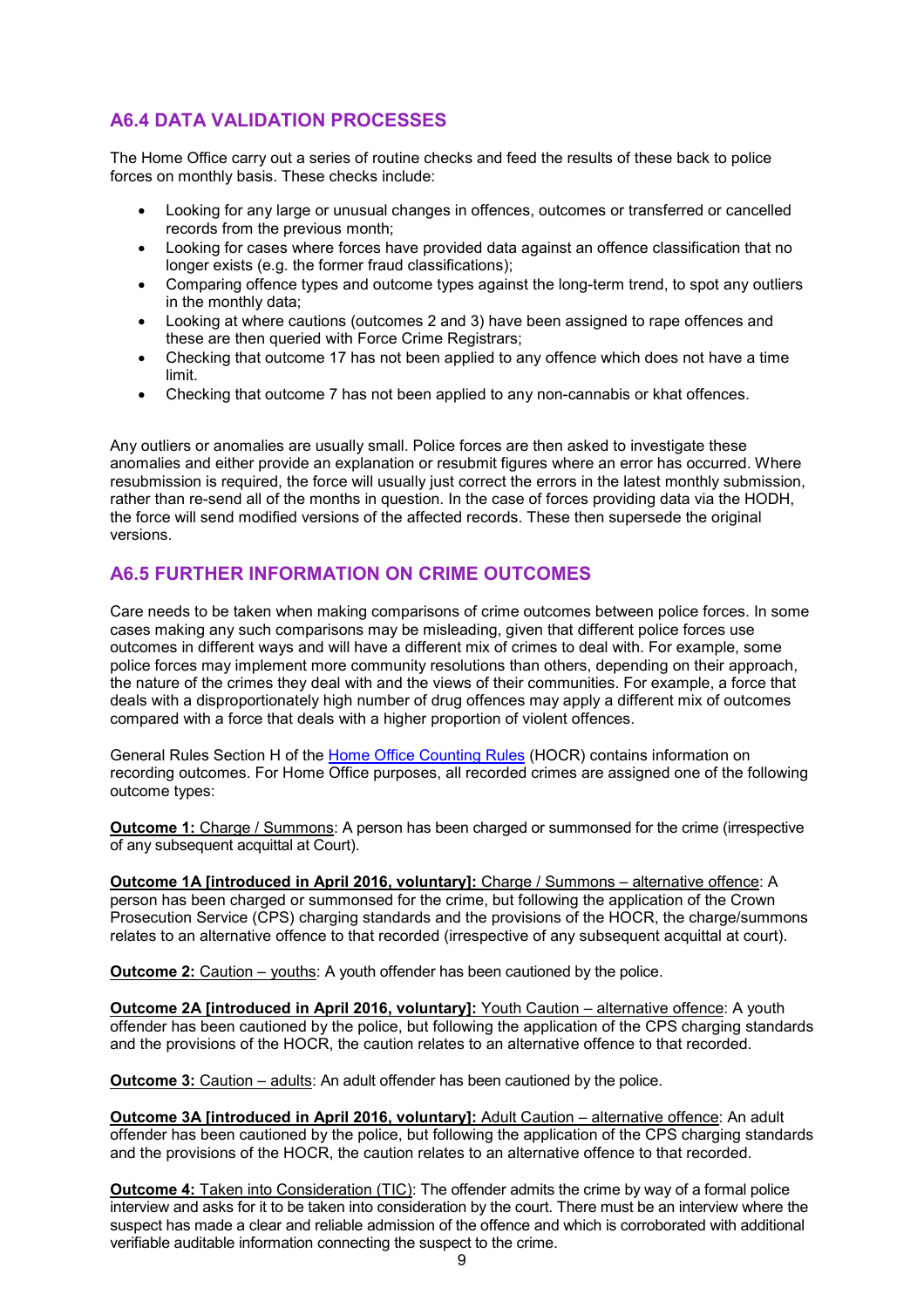**Outcome 5:** Offender died: The offender has died before proceeding could be initiated.

**Outcome 6:** Penalty Notices for Disorder: A Penalty Notice for Disorder (or other relevant notifiable offence) has been lawfully issued under Section 1 – 11 of the Criminal Justice and Police Act 2001.

**Outcome 7:** Cannabis/Khat Warning: A warning for cannabis or khat possession has been issued in accordance with College of Policing guidance. Note: Khat warnings were introduced from 24 June 2014 and numbers are likely to be small.

**Outcome 8:** Community Resolution: A Community Resolution (with or without formal Restorative Justice) has been applied in accordance with College of Policing guidance.

**Outcome 9:** Not in public interest (CPS): Prosecution not in the public interest (CPS decision). The CPS by virtue of their powers under the Criminal Justice Act 2003 decides not to prosecute or authorise any other formal action.

**Outcome 10:** Not in public interest (Police) **(from April 2014)**: Formal action against the offender is not in the public interest (Police decision).

**Outcome 11:** Prosecution prevented – suspect under age **(from April 2014)**: Prosecution prevented – named suspect identified but is below the age of criminal responsibility.

**Outcome 12:** Prosecution prevented – suspect too ill **(from April 2014)**: Prosecution prevented – Named suspect identified but is too ill (physical or mental health) to prosecute.

**Outcome 13:** Prosecution prevented – victim/key witness dead/too ill **(from April 2014)**: Named suspect identified but victim or key witness is dead or too ill to give evidence

**Outcome 14:** Evidential difficulties: suspect not identified; victim does not support further action **(from April 2014)**: Evidential difficulties victim based – named suspect not identified. The crime is confirmed but the victim declines or is unable to support further police action to identify the offender.

**Outcome 15:** Evidential difficulties (suspect identified; victim supports action) **(from April 2014)**: Evidential difficulties named suspect identified – the crime is confirmed and the victim supports police action but evidential difficulties prevent further action. This includes cases where the suspect has been identified, the victim supports action, the suspect has been circulated as wanted but cannot be traced and the crime is finalised pending further action.

**Outcome 16:** Evidential difficulties: suspect identified; victim does not support further action **(from April 2014)**: Evidential difficulties victim based – named suspect identified. The victim does not support (or has withdrawn support from) police action.

**Outcome 17:** Prosecution time limit expired **(from April 2014)**: Suspect identified but prosecution time limit has expired (from April 2014).

**Outcome 18:** Investigation complete –no suspect identified **(from April 2014)**: The crime has been investigated as far as reasonably possible – case closed pending further investigative opportunities becoming available.

**Outcome 19:** National Fraud Intelligence Bureau filed (NFIB only) **(from April 2014)**: A crime of fraud has been recorded but has not been allocated for investigation because the assessment process at the NFIB has determined there are insufficient lines of enquiry to warrant such dissemination.

**Outcome 20:** Action undertaken by another body/agency **(from April 2015)**: Further action resulting from the crime report will be undertaken by another body or agency other than the police, subject to the victim (or person acting on their behalf) being made aware of the action being taken.

**Outcome 21:** Not in the public interest – suspect identified **(from January 2016)** Further investigation resulting from the crime report that could provide evidence sufficient to support formal action being taken against the suspect is not in the public interest – police decision.

**Outcome 22:** Diversionary, educational or intervention activity, resulting from the crime report, has been undertaken and it is not in the public interest to take any further action **(voluntary from April 2019)**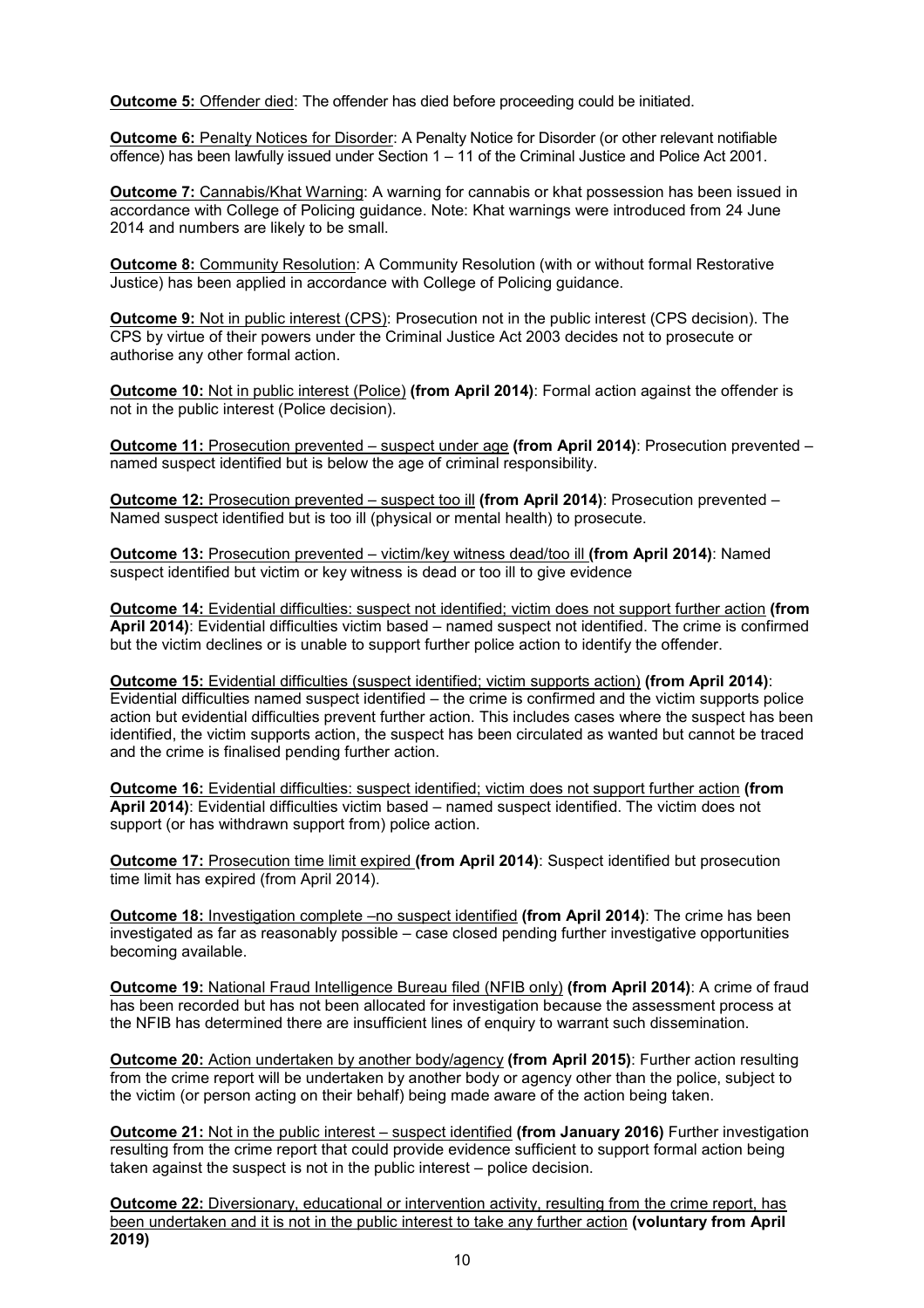#### **A7 FRAUD AND COMPUTER MISUSE**

The flow chart in Figure A7.1. Reports from Cifas, UK Finance and Action Fraud are automatically assessed by the NFIB's systems, using a scoring matrix to determine whether there are sufficient grounds to allocate the case to the police for investigation. The NFIB's system constantly reviews all crime reports against all other data held in the database and looks for links between offences which share a piece of information, such as a telephone number, email address or website URL. The reports are scored based on a viability criteria, and the NFIB's system automatically produces crime networks with a viability ranking. The team reviews these networks and determines if there is a realistic chance of identifying the offender through personal information, such as a telephone number, postal address or bank account. The team conducts research to help identify suspect(s), such as requesting information from a bank or making a telecommunications subscriber check.

Where it is judged that there are sufficient grounds for investigation and enforcement is viable, the NFIB allocates these cases to the most appropriate police force or other law enforcement agency. Cases closed at one point may be re-opened if new information comes to light. For example, an offence could have occurred in 2018/19 but not scored highly enough on NFIB's matrix to make it viable for enforcement at the time. Then another offence could have occurred in 2019/20 which links to the 2018/19 offence with a shared offender name, and provides more information such as a bank account. Then both offences could have received a viability score above the threshold, resulting in both offences being disseminated to the relevant force for investigation.

NFIB allocations to forces are referred to as "dissemination packages", and each package can contain multiple offences. The police force investigates the offences and allocates an appropriate outcome to each individual offence. Rather than return these outcomes to the Home Office with other recorded crimes, each police force submits the outcomes to the NFIB on a monthly basis, who in-turn pass reports to the Home Office.

For crime reports where sufficient grounds for investigation do not exist, the reports remain on the NFIB's database. As new crime reports are submitted, more data may be linked to existing crime reports which may increase their viability for investigation.

In addition to investigating offences disseminated from NFIB, a police force can also receive fraudrelated 'calls for service' direct from members of the public. This is when victims of fraud require an active police response, and dial either 999 or 101 to contact the police directly. Police forces will deal with fraud directly if certain criteria are met, such as if at the time of the call for service, the offender is in the act of committing, or has recently committed, the offence. As with disseminated offences, the outcomes of calls for service for fraud offences are submitted by the relevant force to the NFIB.

It should be noted that, unlike other outcomes data presented in this bulletin, it is not possible to link individual outcomes to offences as the recorded fraud data streams at present is based on aggregate totals. It is important to note that the number of outcomes will not necessarily correspond to the number of disseminations in a given year since investigations can take months, or longer, to complete. A large number of offences disseminated to the police in the year to March 2020 are still under investigation. In addition, some outcomes data will relate to offences recorded in previous years. Caution should be used when comparing the number of outcomes to disseminated offences and in comparing fraud outcomes with other offence types.